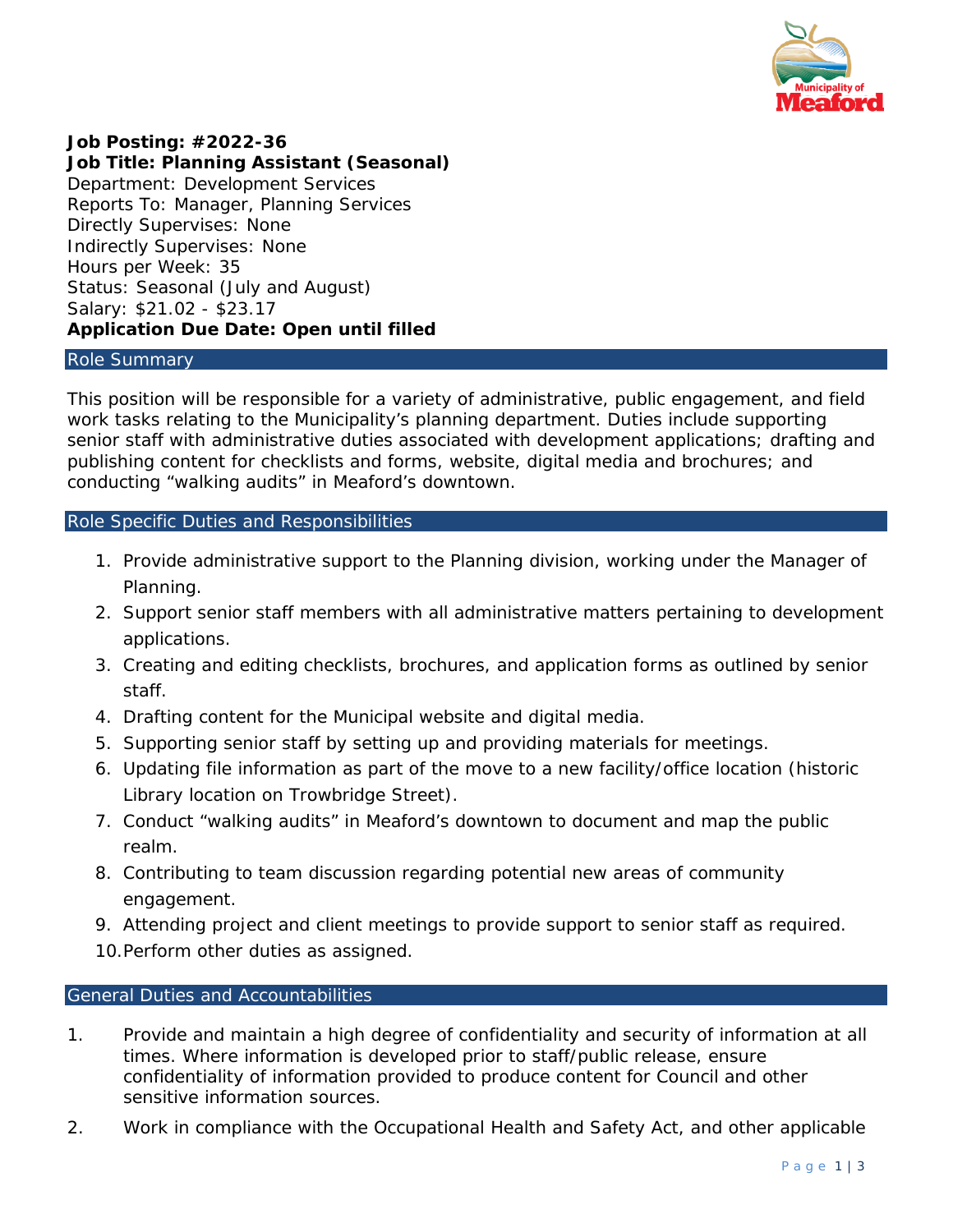

legislation, department policies/procedures/practices, operational guidelines, and perform safe work practices.

3. Perform other duties as may be assigned in accordance with department and corporate objectives.

### Required Certifications and/or Health and Safety Requirements

• Valid Class 'G' Driver's Licence in good standing or reliable transportation.

### Education, Skills and Experience

- OSSGD, current enrollment in secondary school, or enrollment in post-secondary program preferred.
- Transferable work experience skills relating to administrative duties mentioned herein.
- Demonstrated skill in working with online and media software.
- Ability to absorb new ideas and concepts quickly.
- Ability to work individually as well as part of a team.
- Excellent writing skills, including proper spelling, grammar, and punctuation.
- Proficiency in Microsoft Windows and Office applications.
- Ability to demonstrate tact and discretion, maintain confidentiality, and foster good rapport and cooperative working relationships.
- Ability to multi-task, work with interruptions, be flexible, and work well under the pressure of a deadline.
- Ability to interact and deal effectively and courteously with all levels of staff and the general public.

### Physical Demands and Working Conditions

- Physical demand requires sitting and extensive computer usage and concentration in an open office environment with exposure to employee conflict and criticism.
- Regular hours of work are Monday to Friday 8:30 am to 4:30 pm., but may include after hours meetings or commitments as required.

### Contacts and Interactions

• Incumbent communicates regularly with municipal staff and members of the public.

### Applicant Information

This posting will remain open until filled. Interested qualified applicants are invited to forward their cover letter and resume directly to the Municipality quoting Job #2022-36 to:

### [jobs@meaford.ca](mailto:jobs@meaford.ca)

## Attention: Human Resources